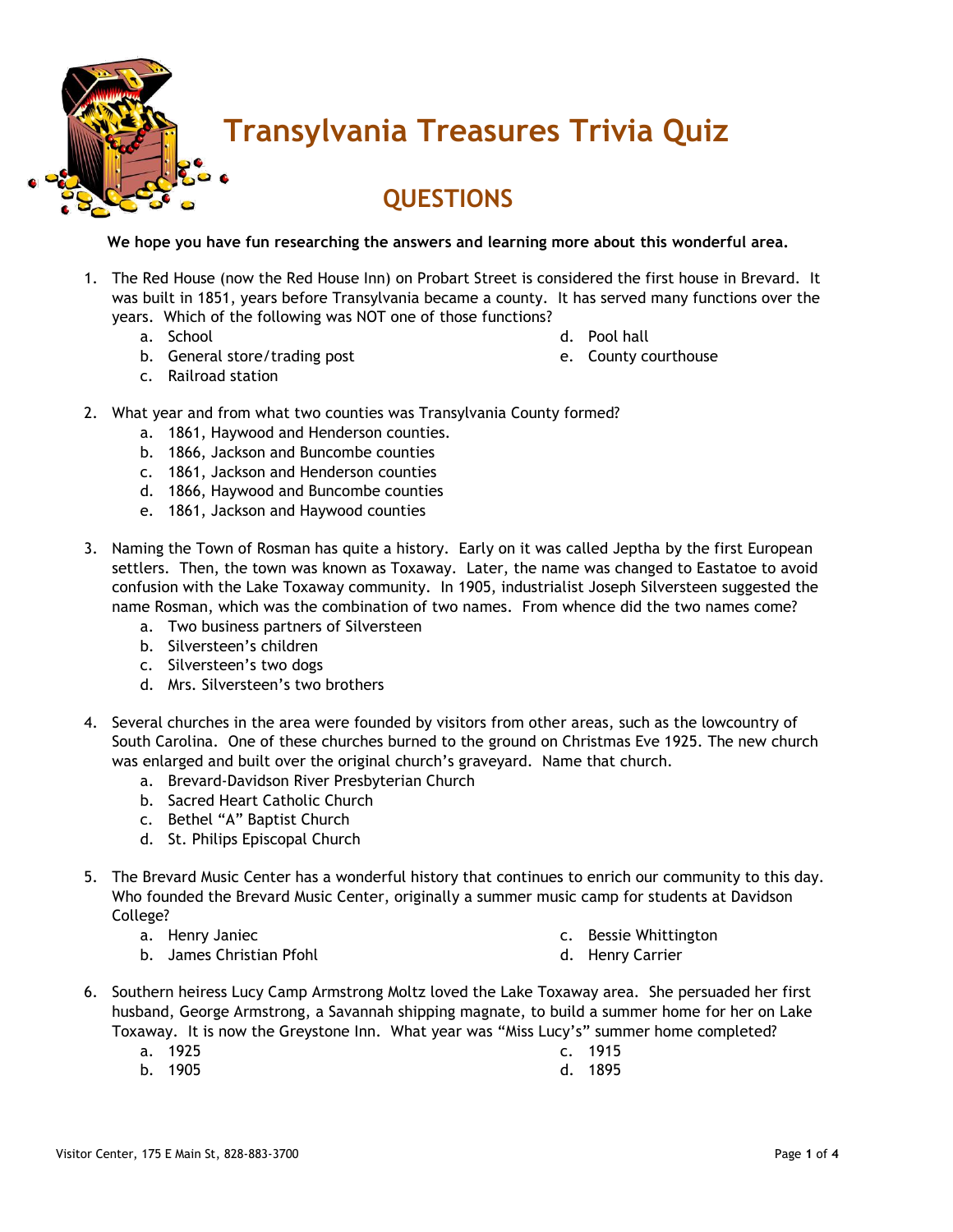- 7. Born in Russia, Joseph Silversteen moved to Pennsylvania with his mother to be with family in the 1880s. Drawn to the tanning industry, he and his new bride moved to Western North Carolina in 1902 where all the necessary resources for a successful business of this type were readily available. They settled in what is now Rosman and founded several businesses. Champion Park in Rosman is on the site of one of those businesses. Which one?
	- a. Rosman Extract Company
	- b. Toxaway Tanning Company
- c. Gloucester Lumber Company
- d. Gloucester Company Store
- 8. Believe it or not, in spite of shallow waters, unpredictable weather, logjams, beavers and low-hung bridges, a steamboat traveled the French Broad River for a short time in the 1880a. What was the name of that steamboat?
	- a. Transylvania Traveler
	- b. Mountain Lily
- c. La Belle Rive
- d. Willie
- 9. One of the 250 waterfalls in Transylvania County was named by Dr. F.A. Miles, owner of the Caesar's Head Hotel in 1882. Miles based the name on the legend of a Cherokee maiden. His version of the legend was that the maiden and her lover were being pursued through the forests. Their trail took them across the top of a waterfall. The maiden's foot slipped, and both she and her lover fell to their deaths. What waterfall is named after this maiden?
	- a. Maiden Hair Falls

c. Connestee Falls

b. Bridal Veil Falls

- d. Hooker Falls
- 10. Speaking of waterfall safety, which of the following are included on the waterfall safety checklist, provided by Transylvania County Tourism?
	- a. Do not swim or wade upstream near a waterfall.
	- b. Stay on marked trails and observation areas.
	- c. Watch for slick rocks around waterfalls.
	- d. Always keep an eye on children and pets.
	- e. All of the above
- 11. During the Cold War, the site of the current Pisgah Astronomical Research Institute (PARI) was used by the US Department of Defense to intercept Russian satellite communications. The Russians, in return, regularly took satellite photos of the tracking station facility and campus. As a joke, what "message" was painted on the 4.6m radio telescope to tease the Russians spies?
	- a. McDonald's Golden Arches logo

c. A smiley face

b. A skull and crossbones

d. "Kilroy was here."

- 
- - 12. The English Chapel UMC, established in 1860 and located in Pisgah National Forest, is so named because a. The services were conducted, not in the local dialect, but in the King's English.
		- b. The Rev. A.F. English was the first minister.
		- c. Its location is on the twisting Davidson River. The direction of objects caught in the river's flow sometimes go backwards, making them look like they "have some English" on them.
		- d. Bishop Francis Asbury so missed England, his home country.
	- 13. Brevard native Moms Mabley (Loretta Mary Aiken) was a trailblazing comedienne. Which of the following is NOT on her resume?
		- a. Was part of the "Chitlin Circuit" of the African-American Vaudeville
		- b. Was oldest guest host on Saturday Night Live
		- c. Worked with Zora Neale Hurston on the Broadway revue *Fast and Furious*
		- d. Was the first woman comedienne to be featured at the Apollo Theatre in Harlem
		- e. Was the subject of a documentary directed by Whoopi Goldberg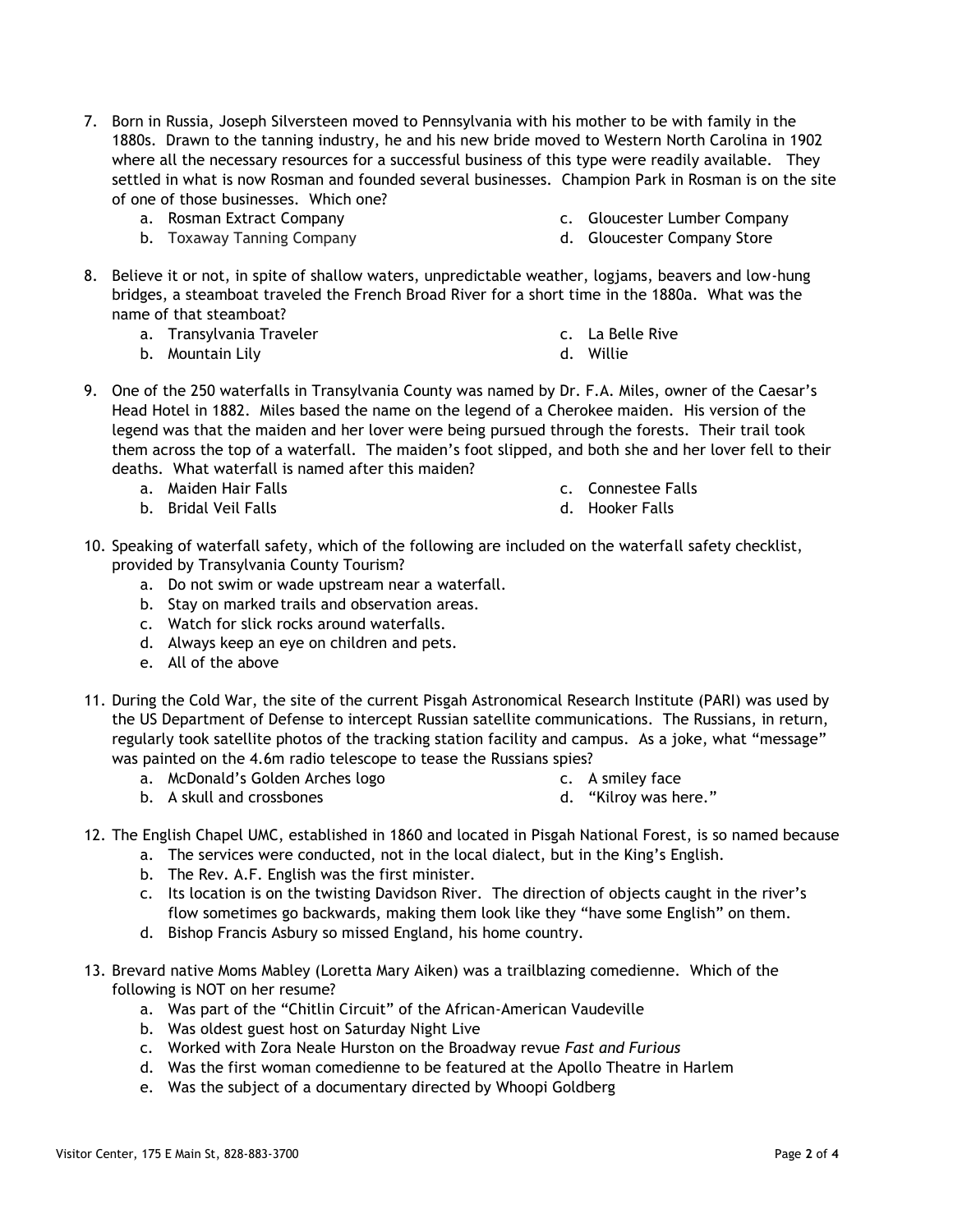- 14. Which of the following is NOT currently available at the Transylvania Farmers' Market?
	- a. Winter hours (Saturdays, 10am-12pm)
	- b. Double SNAP Food Bucks
	- c. Curbside pick-up
	- d. Port-a-Potties
	- e. Hand sanitizer
- 15. In 1914, George Vanderbilt's widow, Edith, sold a large portion of the Biltmore estate to the US government for \$5/acre. In 1916, President Woodrow Wilson, established Pisgah National Forest (PNF), which included the land sold by Mrs. Vanderbilt. PNF now covers more than 500,000 acres. Approximately how many of acres were sold to the government by Mrs. Vanderbilt in 1914?
	- a. 456,000 acres

c. 53,000 acres

b. 87,000 acres

- d. 27,000 acres
- 16. In 2018, Headwaters State Forest (HSF), a 6,730-acre conservation project located in the southern part of Transylvania County, was open to the public. This forest is currently best suited for hearty hikers, hunters and anglers. Which of the following statements is TRUE with regard to HSF at this time?
	- a. Public restrooms are available.
	- b. There is cell phone service.
	- c. Only foot travel is allowed no horseback riding or mountain biking.
	- d. Hunting and fishing are not allowed.
	- e. Dogs are not allowed.
- 17. DuPont State Recreational Forest (DSRF) is known as a mecca for mountain bikers and waterfall enthusiasts. Which of the following can be said about this area treasure?
	- a. Parts of the *Last of the Mohicans* (1992), *The Hunger Games* (2012) and *Max* (2015) were filmed in DSRF.
	- b. Triple Falls, High Falls and Bridal Veil Falls are located in DSRF.
	- c. DSRF almost became a vacation home development.
	- d. All of the above
- 18. Gorges State Park is a located in the western part of Transylvania County. Opened in 2009, it incorporates a portion of the long-distance Foothills Trail and touches Lake Jocassee at the South Carolina border. Trails and campsites continue to be developed at this relatively new state park. About how large is Gorges State Park?
	- a. 5500 acres
	- b. 6500 acres
	- c. 7500 acres
	- d. 10,000 acres
- 19. Within the mountain known as Devil's Courthouse is a cave where legend says the devil holds court. Cherokee lore has a different take. According to the Cherokee folklore, the cave is
	- a. the resting place of deceased mountain badgers.
	- b. the dwelling place and private dancing chamber of the slant-eyed giant Judaculla.
	- c. the source of life-giving energy for the whole world.
	- d. a secret place for young braves to party (a "*tsa-go*").